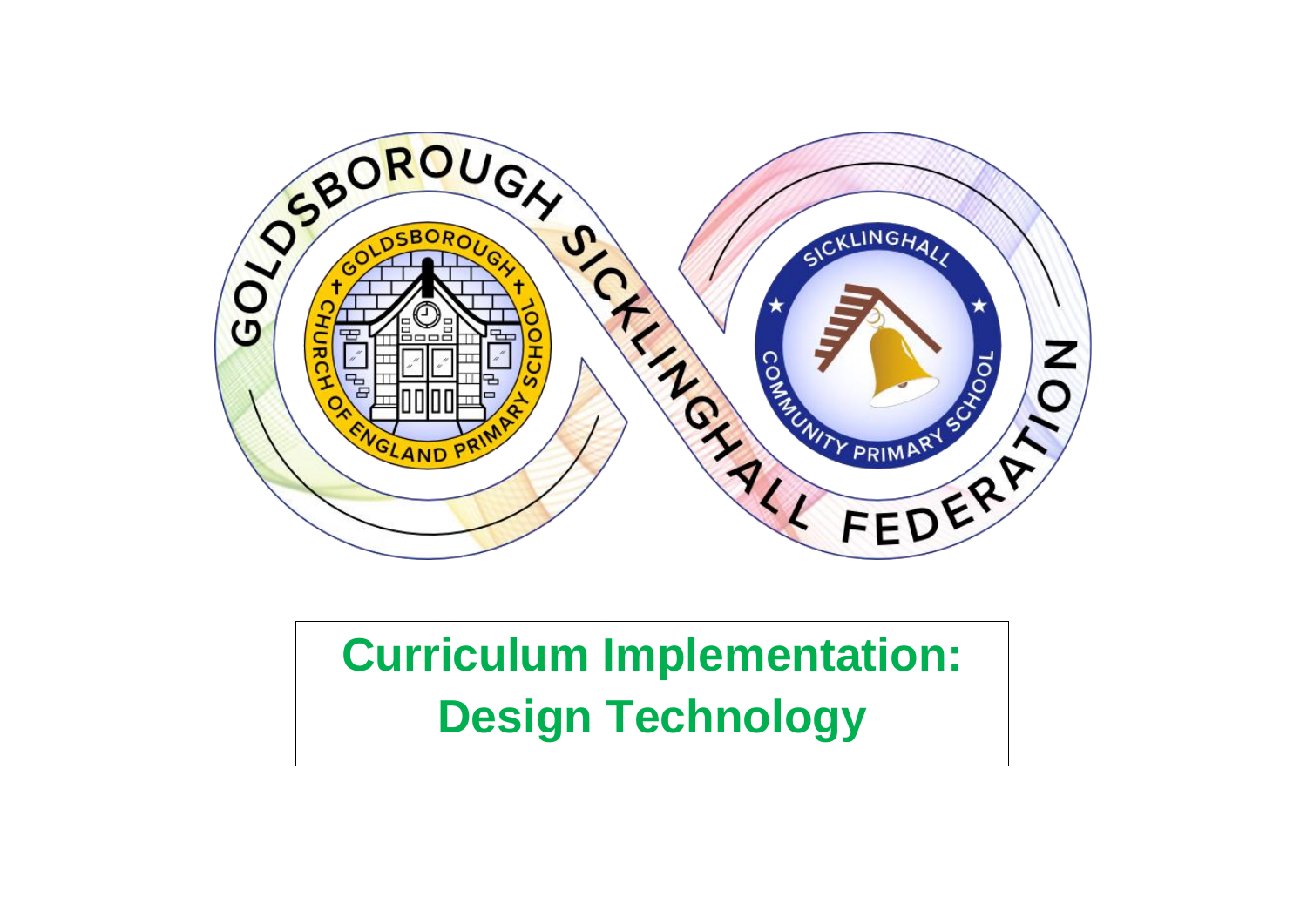## **Design Technology in EYFS**

The EYFS framework is structured very differently to the national curriculum as it is organised across seven areas of learning rather than subject areas. The aim of this document is to help subject leaders to understand how the skills taught across EYFS feed into national curriculum subjects. This document demonstrates which early years outcomes are prerequisite skills for DT within the national curriculum. The table below outlines the most relevant early years outcomes from 30-50 months to ELG, brought together from different areas of the Early Years Foundation Stage, to match the programme of study for DT. The most relevant early years outcomes for DT are taken from the following areas of learning:

- Physical Development
- Understanding the World
- Expressive Arts and Design

The following progression of skills outlines the key ELG, as these are recognised as the expected standard for the end of EYFS.

| DT           |                                      |                                                             |                                                                                                                                                                                                                                                                                   |  |  |  |  |
|--------------|--------------------------------------|-------------------------------------------------------------|-----------------------------------------------------------------------------------------------------------------------------------------------------------------------------------------------------------------------------------------------------------------------------------|--|--|--|--|
| 30-50 Months | Physical<br>Development              | <b>Moving</b><br>and Handling                               | • To use one-handed tools and equipment, e.g. makes snips in<br>paper with child scissors.                                                                                                                                                                                        |  |  |  |  |
|              |                                      | Health<br>and Self-Care                                     | • To understand that equipment and tools have to be used safely.                                                                                                                                                                                                                  |  |  |  |  |
|              | Understanding<br>the World           | Technology                                                  | • To show an interest in technological toys with knobs or pulleys,<br>or real objects.                                                                                                                                                                                            |  |  |  |  |
|              |                                      |                                                             | · To show skill in making toys work by pressing parts or lifting<br>flaps to achieve effects, such as sound, movements or<br>new images.                                                                                                                                          |  |  |  |  |
|              | <b>Expressive Arts</b><br>and Design | <b>Exploring and</b><br><b>Using Media</b><br>and Materials | • To enjoy joining in with dancing and ring games.<br>• To begin to move rhythmically.<br>• To imitate movement in response to music.<br>• To tap out simple repeated rhythms.                                                                                                    |  |  |  |  |
|              |                                      | <b>Being</b><br>Imaginative                                 | • To develop preferences for forms of expression.<br>• To use movement to express feelings.<br>• To create movement in response to music.<br>• To capture experiences and responses with a range of media,<br>such as music, dance and paint and other materials or words.        |  |  |  |  |
| 40-60 Months | Physical<br>Development              | Moving<br>and Handling                                      | • To use simple tools to effect changes to materials.<br>• To handle tools, objects, construction and malleable materials<br>safely and with increasing control.                                                                                                                  |  |  |  |  |
|              |                                      | Health<br>and Self-Care                                     | • To show understanding of the need for safety when tackling<br>new challenges and consider and manage some risks.<br>• To show understanding of how to transport and store<br>equipment safely.<br>• To practise some appropriate safety measures without direct<br>supervision. |  |  |  |  |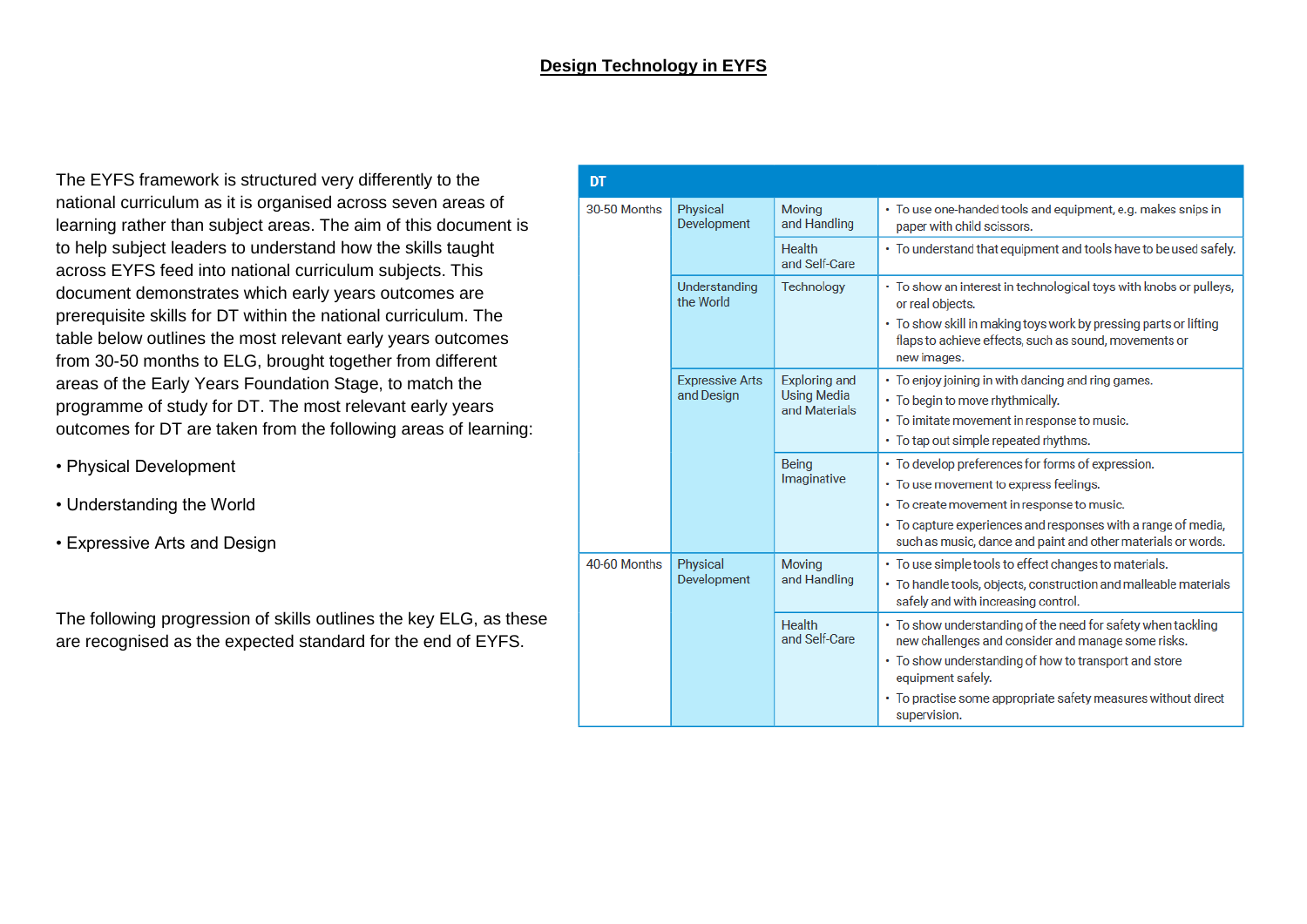There are no specific Design Technology topics planned for EYFS, to enable the class teacher to plan dynamically for the children's needs and interests.

|  | 40-60 Months<br>Continued | <b>Expressive Arts</b><br>and Design | <b>Exploring and</b><br><b>Using Media</b><br>and Materials | • To explore what happens when they mix colours.<br>· To experiment to create different textures.<br>• To understand that different media can be combined to create<br>new effects.<br>• To manipulate materials to achieve a planned effect.<br>• To construct with a purpose in mind, using a variety of<br>resources.<br>• To use simple tools and techniques competently and<br>appropriately.<br>• To select appropriate resources and adapt work where<br>necessary.<br>• To select tools and techniques needed to shape, assemble and<br>join materials they are using. |  |  |  |  |
|--|---------------------------|--------------------------------------|-------------------------------------------------------------|--------------------------------------------------------------------------------------------------------------------------------------------------------------------------------------------------------------------------------------------------------------------------------------------------------------------------------------------------------------------------------------------------------------------------------------------------------------------------------------------------------------------------------------------------------------------------------|--|--|--|--|
|  |                           |                                      | Being<br>Imaginative                                        | • To create simple representations of events, people<br>and objects.<br>• To choose particular colours to use for a purpose.                                                                                                                                                                                                                                                                                                                                                                                                                                                   |  |  |  |  |
|  | <b>ELG</b>                | Physical<br>Development              | Moving<br>and Handling                                      | • To handle equipment and tools effectively, including pencils<br>for writing.                                                                                                                                                                                                                                                                                                                                                                                                                                                                                                 |  |  |  |  |
|  |                           | <b>Expressive Arts</b><br>and Design | <b>Exploring and</b><br><b>Using Media</b><br>and Materials | • To safely use and explore a variety of materials, tools and<br>techniques, experimenting with colour, design, texture, form<br>and function.                                                                                                                                                                                                                                                                                                                                                                                                                                 |  |  |  |  |
|  |                           |                                      | Being<br>Imaginative                                        | • To use what they have learnt about media and materials<br>in original ways, thinking about uses and purposes. They<br>represent their own ideas, thoughts and feelings through<br>design and technology, art, music, dance, role play and stories.                                                                                                                                                                                                                                                                                                                           |  |  |  |  |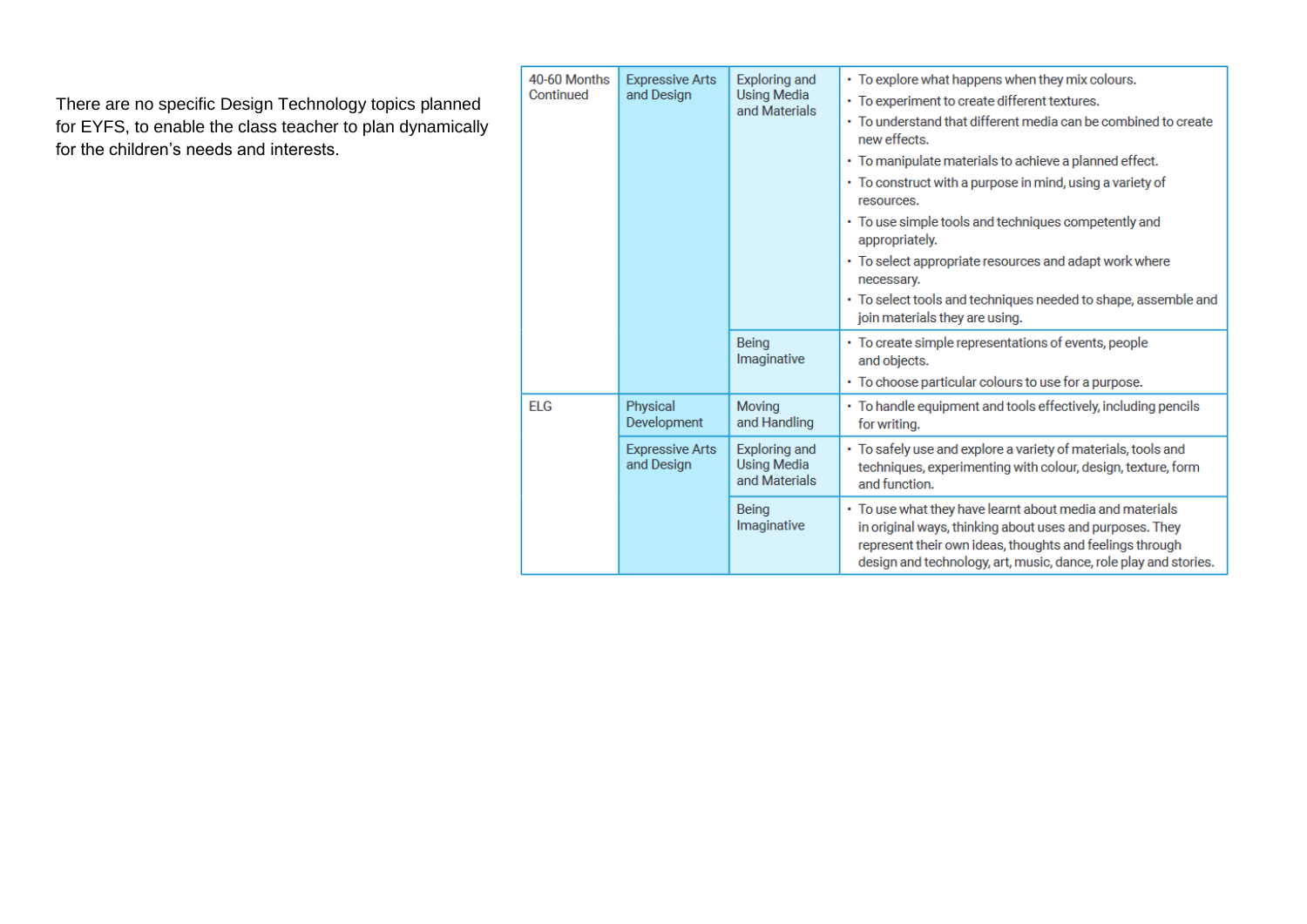| <b>ELG from Expressive</b><br>Design -<br>• Use research and develop design criteria to inform the design of innovative, functional,<br>• Design purposeful, functional, appealing<br>Art and Design:<br>products for themselves and other users<br>appealing products that are fit for purpose, aimed at particular individuals or groups.<br>Developing,<br><b>Being Imaginative</b><br>based on design criteria.<br>Generate, develop, model and communicate their ideas through discussion, annotated<br>planning and<br>• Generate, develop, model and communicate<br>communicating<br>their ideas through talking, drawing,<br>aided design<br>ideas.<br>templates, mock-ups and, where appropriate,<br>information and communication technology.<br>Being Imaginative:<br>Identify a<br>• Identify a target<br>• Identify a purpose for<br>$\bullet$ Identify a<br>• Generate ideas<br>$\bullet$<br>• Use what they have<br>group for what<br>what they intend to<br>purpose and<br>purpose for what<br>through<br>establish criteria<br>learnt about media<br>they intend to<br>design and make.<br>they intend to<br>brainstorming and<br>and materials in<br>design and make.<br>design and<br>identify a purpose<br>• Identify simple design<br>for a successful<br>make, based on<br>for their product.<br>original ways,<br>product.<br>detailed design<br>• Generate ideas<br>criteria.<br>thinking about uses<br>their research.<br>through talk and<br>• Generate ideas<br>• Generate ideas<br>$\bullet$ Draw up a<br>specification.<br>and purposes.<br>specification for<br>drawing based on<br>$\bullet$ Identify the<br>for an item,<br>through talk and<br>$\bullet$<br>• They represent<br>their own<br>considering its<br>their design.<br>design criteria for<br>drawing based on their<br>their own ideas,<br>purpose and the<br>their product.<br>experiences.<br>own, and others'<br>Develop a clear<br>of their design<br>thoughts and<br>user/s.<br>• Design<br>experiences.<br>• Generate ideas<br>idea of what has to<br>proposals by<br>feelings through<br>Plan the order<br>through talk and<br>purposeful,<br>be done, planning<br>Develop their design<br>design and<br>functional and<br>of their work<br>drawing based<br>how to use<br>ideas through<br>technology.<br>on their own, and<br>appealing<br>before starting<br>materials,<br>discussion,<br>$\bullet$<br>products for<br>others'<br>equipment and<br>observation, drawing<br>work, choosing<br>Explore,<br>$\bullet$<br>themselves and<br>experiences.<br>processes, and<br>appropriate materials,<br>and modelling.<br>develop and<br>others, based on<br>• Develop their<br>suggesting<br>• Make simple drawings<br>communicate<br>given design<br>alternative<br>design ideas<br>and label parts.<br>design<br>criteria<br>methods of making<br>proposals by<br>through<br>if the first attempts<br>• Model their ideas<br>modelling ideas<br>discussion,<br>fail<br>in card and<br>Make drawings<br>observation,<br>• Use results of<br>with labels<br>drawing,<br>paper.<br>annotating and<br>investigations,<br>when designing<br>modelling.<br>information<br>sources, including<br>• Make simple<br>ICT when<br>drawings and<br>developing design<br>label parts,<br>ideas.<br>creating<br>prototypes where<br>necessary. | <b>Year R</b> | Year 1 | Year <sub>2</sub>                                                                                                                                                                                                                                                                                               | Year 3 | Year 4 | Year 5 | Year <sub>6</sub>    |
|---------------------------------------------------------------------------------------------------------------------------------------------------------------------------------------------------------------------------------------------------------------------------------------------------------------------------------------------------------------------------------------------------------------------------------------------------------------------------------------------------------------------------------------------------------------------------------------------------------------------------------------------------------------------------------------------------------------------------------------------------------------------------------------------------------------------------------------------------------------------------------------------------------------------------------------------------------------------------------------------------------------------------------------------------------------------------------------------------------------------------------------------------------------------------------------------------------------------------------------------------------------------------------------------------------------------------------------------------------------------------------------------------------------------------------------------------------------------------------------------------------------------------------------------------------------------------------------------------------------------------------------------------------------------------------------------------------------------------------------------------------------------------------------------------------------------------------------------------------------------------------------------------------------------------------------------------------------------------------------------------------------------------------------------------------------------------------------------------------------------------------------------------------------------------------------------------------------------------------------------------------------------------------------------------------------------------------------------------------------------------------------------------------------------------------------------------------------------------------------------------------------------------------------------------------------------------------------------------------------------------------------------------------------------------------------------------------------------------------------------------------------------------------------------------------------------------------------------------------------------------------------------------------------------------------------------------------------------------------------------------------------------------------------------------------------------------------------------------------------------------------------------------------------------------------------------------------------------------------------------------------------------------------------------------------------------------------------|---------------|--------|-----------------------------------------------------------------------------------------------------------------------------------------------------------------------------------------------------------------------------------------------------------------------------------------------------------------|--------|--------|--------|----------------------|
|                                                                                                                                                                                                                                                                                                                                                                                                                                                                                                                                                                                                                                                                                                                                                                                                                                                                                                                                                                                                                                                                                                                                                                                                                                                                                                                                                                                                                                                                                                                                                                                                                                                                                                                                                                                                                                                                                                                                                                                                                                                                                                                                                                                                                                                                                                                                                                                                                                                                                                                                                                                                                                                                                                                                                                                                                                                                                                                                                                                                                                                                                                                                                                                                                                                                                                                                       |               |        | sketches, cross-sectional and exploded diagrams, prototypes, pattern pieces and computer-<br>Communicate their<br>ideas through detailed<br>labelled drawings<br>• Develop their own<br>Explore, develop and<br>communicate aspects<br>modelling their ideas<br>in a variety of ways<br>Plan the order of their |        |        |        |                      |
| <b>ELG from Expressive</b><br>Make -<br>• Select from and use a range of tools and<br>• select from and use a wider range of tools and equipment to perform practical tasks [for<br>Art and Design:                                                                                                                                                                                                                                                                                                                                                                                                                                                                                                                                                                                                                                                                                                                                                                                                                                                                                                                                                                                                                                                                                                                                                                                                                                                                                                                                                                                                                                                                                                                                                                                                                                                                                                                                                                                                                                                                                                                                                                                                                                                                                                                                                                                                                                                                                                                                                                                                                                                                                                                                                                                                                                                                                                                                                                                                                                                                                                                                                                                                                                                                                                                                   |               |        |                                                                                                                                                                                                                                                                                                                 |        |        |        | tools and techniques |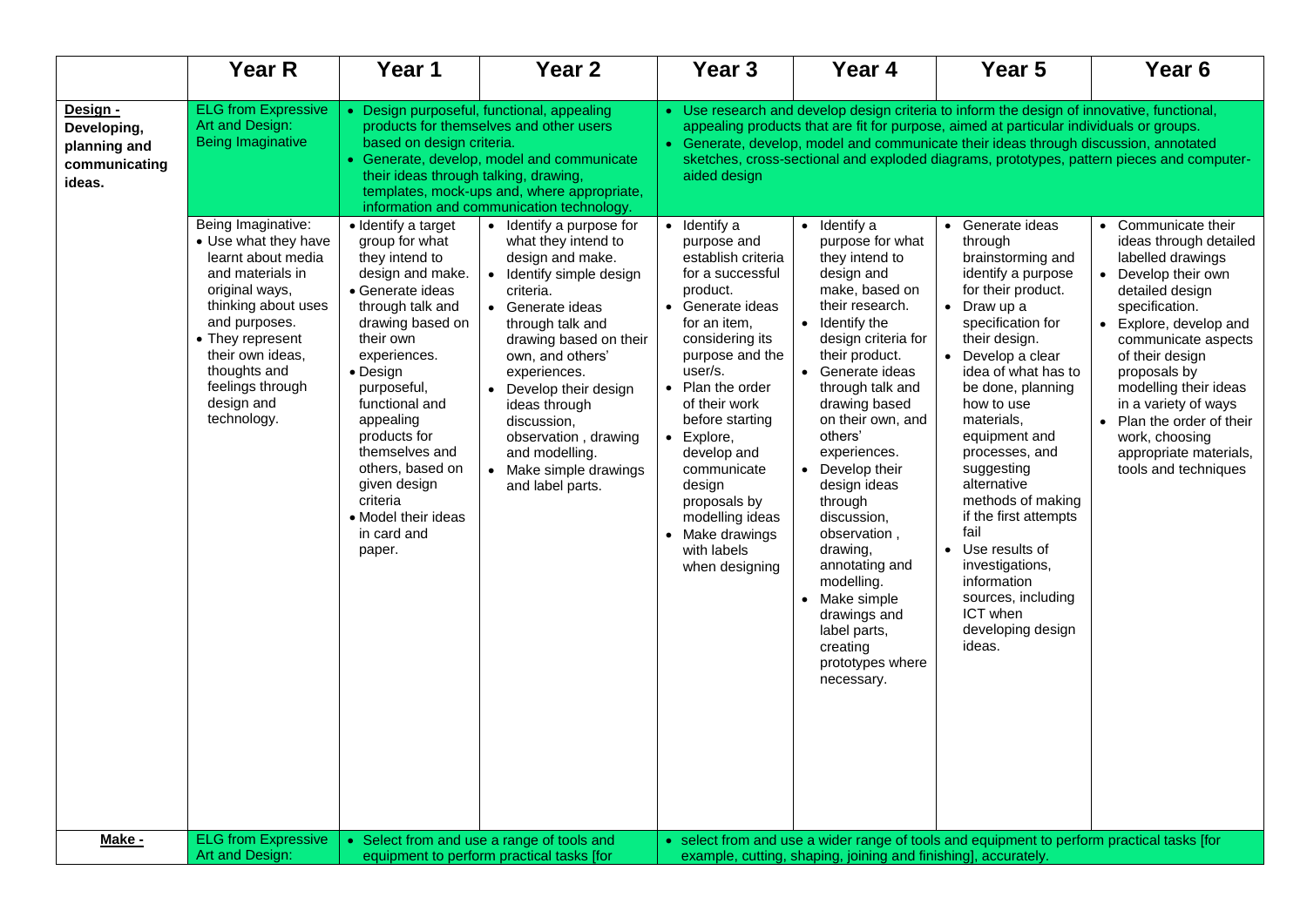| <b>Working with</b><br>tools.<br>equipment,<br>materials and<br>components to<br>make quality<br>products (inc- | <b>Exploring and using</b><br>media and materials<br><b>ELG</b> from Physical<br>development: Moving<br>and Handling.                                                                                                                                                                                                       | example, cutting, shaping, joining and<br>finishing].<br>• Select from and use a wide range of materials<br>and components, including construction<br>materials, textiles and ingredients, according<br>to their characteristics.                                                                                                                                                                                                                                                                                                                          |                                                                                                                                                                                                                                                                                                                                                                                                                                | • Select from and use a wider range of materials and components, including construction<br>materials, textiles and ingredients, according to their functional properties and aesthetic<br>qualities.                                                                                                                                                                                                                                                                                                                                                                                                         |                                                                                                                                                                                                                                                                                                                                                                                                                                                                                  |                                                                                                                                                                                                                                                                                  |                                                                                                                                                                                                                                                                                                                                                                                     |
|-----------------------------------------------------------------------------------------------------------------|-----------------------------------------------------------------------------------------------------------------------------------------------------------------------------------------------------------------------------------------------------------------------------------------------------------------------------|------------------------------------------------------------------------------------------------------------------------------------------------------------------------------------------------------------------------------------------------------------------------------------------------------------------------------------------------------------------------------------------------------------------------------------------------------------------------------------------------------------------------------------------------------------|--------------------------------------------------------------------------------------------------------------------------------------------------------------------------------------------------------------------------------------------------------------------------------------------------------------------------------------------------------------------------------------------------------------------------------|--------------------------------------------------------------------------------------------------------------------------------------------------------------------------------------------------------------------------------------------------------------------------------------------------------------------------------------------------------------------------------------------------------------------------------------------------------------------------------------------------------------------------------------------------------------------------------------------------------------|----------------------------------------------------------------------------------------------------------------------------------------------------------------------------------------------------------------------------------------------------------------------------------------------------------------------------------------------------------------------------------------------------------------------------------------------------------------------------------|----------------------------------------------------------------------------------------------------------------------------------------------------------------------------------------------------------------------------------------------------------------------------------|-------------------------------------------------------------------------------------------------------------------------------------------------------------------------------------------------------------------------------------------------------------------------------------------------------------------------------------------------------------------------------------|
| food)                                                                                                           | Exploring and using<br>media and materials:<br>•Safely use and<br>explore a variety of<br>materials, tools and<br>techniques,<br>experimenting with<br>colour, design,<br>texture, form and<br>function.<br>Moving and<br>Handling:<br>• Handle equipment<br>and tools<br>effectively,<br>including pencils for<br>writing. | • Make their design<br>using appropriate<br>techniques<br>• With help<br>measure, mark<br>out, cut and<br>shape a range of<br>materials<br>$\bullet$ Use tools eg<br>scissors and a<br>hole punch safely<br>• Assemble, join<br>and combine<br>materials and<br>components<br>together using a<br>variety of<br>temporary<br>methods e.g.<br>glues or masking<br>tape<br>• Select and use<br>appropriate fruit<br>and vegetables,<br>processes and<br>tools<br>• Use simple<br>finishing<br>techniques to<br>improve the<br>appearance of<br>their product | • Begin to select tools<br>and materials; use<br>vocab' to name and<br>describe them<br>• Measure, cut and score<br>with some accuracy<br>• Use hand tools safely<br>and appropriately<br>• Assemble, join and<br>combine materials in<br>order to make a<br>product<br>• Cut, shape and join<br>fabric to make a simple<br>garment. Use basic<br>sewing techniques<br>• Choose and use<br>appropriate finishing<br>techniques | • Select tools and<br>techniques for<br>making their<br>product<br>• Measure, mark<br>out, cut, score<br>and assemble<br>components with<br>more accuracy<br>• Work safely and<br>accurately with a<br>range of simple<br>tools<br>• Think about their<br>ideas as they<br>make progress<br>and be willing<br>change things if<br>this helps them<br>improve their<br>work<br>• Measure, tape or<br>pin, cut and join<br>fabric with some<br>accuracy<br>• Use finishing<br>techniques<br>strengthen and<br>improve the<br>appearance of<br>their product<br>using a range of<br>equipment<br>including ICT. | $\bullet$ Select<br>appropriate tools<br>and techniques<br>for making their<br>product<br>• Measure, mark<br>out, cut and<br>shape a range of<br>materials, using<br>appropriate tools,<br>equipment and<br>techniques<br>· Join and combine<br>materials and<br>components<br>accurately in<br>temporary and<br>permanent ways<br>• Sew using a<br>range of different<br>stitches, weave<br>and knit<br>• Measure, tape or<br>pin, cut and join<br>fabric with some<br>accuracy | • Select appropriate<br>materials, tools and<br>techniques<br>• Measure and mark<br>out accurately<br>• Use skills in using<br>different tools and<br>equipment safely<br>and accurately<br>• Cut and join with<br>accuracy to ensure<br>a good-quality finish<br>to the product | • Select appropriate<br>tools, materials,<br>components and<br>techniques<br>• Assemble components<br>make working models<br>• Use tools safely and<br>accurately<br>• Construct products<br>using permanent<br>joining techniques<br>• Make modifications as<br>they go along<br>• Pin, sew and stitch<br>materials together<br>create a product<br>• Achieve a quality<br>product |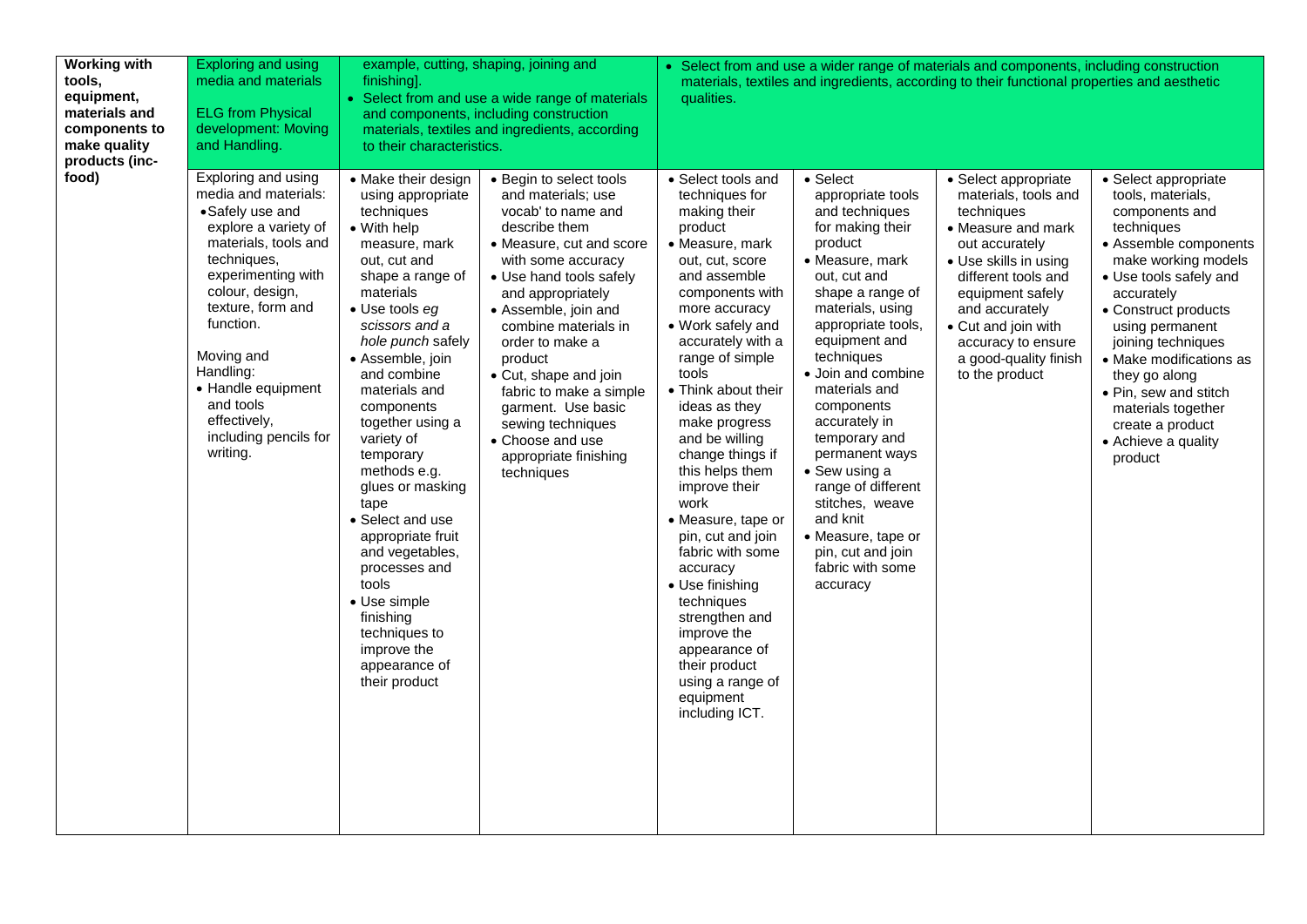| Evaluate -<br><b>Evaluating</b><br>processes and<br>products | <b>ELG</b> from<br>Communication and<br>Language: Speaking.                                                                                                                                                                  | • Explore and evaluate a range of existing<br>products.<br>• Evaluate their ideas and products against<br>design criteria.                                                                                                                                                                                                                                                                                                                                                                                                                                                                                                                                                    | • Investigate and analyse a range of existing products.<br>• Evaluate their ideas and products against their own design criteria and consider the views of<br>others to improve their work.<br>• Understand how key events and individuals in design and technology have helped shape the<br>world.                                                                                                                                                                                                                                                                                                                                                                                                                                                                                                                                                                                                                                                        |  |  |  |  |
|--------------------------------------------------------------|------------------------------------------------------------------------------------------------------------------------------------------------------------------------------------------------------------------------------|-------------------------------------------------------------------------------------------------------------------------------------------------------------------------------------------------------------------------------------------------------------------------------------------------------------------------------------------------------------------------------------------------------------------------------------------------------------------------------------------------------------------------------------------------------------------------------------------------------------------------------------------------------------------------------|------------------------------------------------------------------------------------------------------------------------------------------------------------------------------------------------------------------------------------------------------------------------------------------------------------------------------------------------------------------------------------------------------------------------------------------------------------------------------------------------------------------------------------------------------------------------------------------------------------------------------------------------------------------------------------------------------------------------------------------------------------------------------------------------------------------------------------------------------------------------------------------------------------------------------------------------------------|--|--|--|--|
|                                                              | Communication and<br>Language, Speaking:<br>• Children express<br>themselves<br>effectively.<br>• They develop their<br>own narratives and<br>explanations by<br>connecting ideas<br>and events.<br><b>ELG</b> from Physical | • Evaluate their<br>• Evaluate against their<br>product by<br>design criteria<br>discussing how<br>• Evaluate their products<br>well it works in<br>as they are developed,<br>relation to the<br>identifying strengths<br>purpose<br>and possible changes<br>they might make.<br>• Evaluate their<br>products as they<br>• Talk about their ideas,<br>are developed,<br>saying what they like<br>identifying<br>and dislike about them<br>strengths and<br>possible<br>changes they<br>might make<br>• Evaluate their<br>product by<br>asking questions<br>about what they<br>have made and<br>how they have<br>gone about it.<br>• Use the basic principles of a healthy and | • Evaluate their<br>• Evaluate their<br>• Evaluate their<br>• Evaluate a product<br>work both during<br>against the original<br>products, identifying<br>product against<br>design specification<br>strengths and areas<br>original design<br>and at the end of<br>for development, and<br>criteria e.g. how<br>the assignment.<br>• Evaluate it<br>well it meets its<br>carrying out<br>• Evaluate their<br>personally and<br>intended<br>appropriate tests<br>seek evaluation<br>products carrying<br>• Record their<br>purpose<br>out appropriate<br>from others.<br>• Disassemble<br>tests<br>evaluations using<br>and evaluate<br>drawings with labels<br>familiar products<br>• Evaluate against their<br>original criteria and<br>suggest ways that<br>their product could be<br>improved<br>• understand and apply the principles of a healthy and varied diet.                                                                                    |  |  |  |  |
| <b>Nutrition</b>                                             | Development: Health<br>and Self Care.                                                                                                                                                                                        | varied diet to prepare dishes.<br>• Understand where food comes from.                                                                                                                                                                                                                                                                                                                                                                                                                                                                                                                                                                                                         | • Prepare and cook a variety of predominantly savoury dishes using a range of cooking<br>techniques.<br>. Understand seasonality, and know where and how a variety of ingredients are grown, reared,<br>caught and processed.                                                                                                                                                                                                                                                                                                                                                                                                                                                                                                                                                                                                                                                                                                                              |  |  |  |  |
|                                                              | • Children know the<br>importance of good<br>health, physical<br>exercise and a<br>healthy diet.                                                                                                                             | • Understand where food comes from.<br>• To explain why good hygiene is important<br>when cooking - Follow safe procedures for<br>food hygiene.<br>• Use the basic principles of a healthy and<br>varied diet to prepare dishes.<br>• Use basic food handling, hygienic practices<br>and personal hygiene<br>• Select and use appropriate fruit and<br>vegetables, processes and tools.<br>• To understand the safety implications of<br>cooking.                                                                                                                                                                                                                             | • Understand the<br>• Understand and<br>• Prepare and cook a<br>• Prepare and cook a<br>principles of a<br>variety of<br>variety of<br>apply the<br>healthy and<br>principles of a<br>predominantly<br>predominantly savoury<br>varied diet.<br>healthy and<br>savoury dishes.<br>dishes using a range<br>varied diet<br>of cooking<br>• To give<br>• To design and cook<br>techniques<br>examples of<br>• To consider the<br>a dish for a given<br>suitable dishes<br>• Understand<br>governments<br>purpose.<br>for a healthy and<br>recommendations<br>• Apply the rules for<br>seasonality, knowing<br>varied diet.<br>where and how a<br>for a healthy<br>basic food hygiene<br>and other safe<br>variety of ingredients<br>plate, i.e. protein,<br>dairyetc.<br>are grown, reared,<br>practices e.g.<br>caught and processed.<br>hazards relating to<br>the use of ovens<br>• Weigh and<br>measure accurately<br>(time, dry<br>ingredients, liquids) |  |  |  |  |